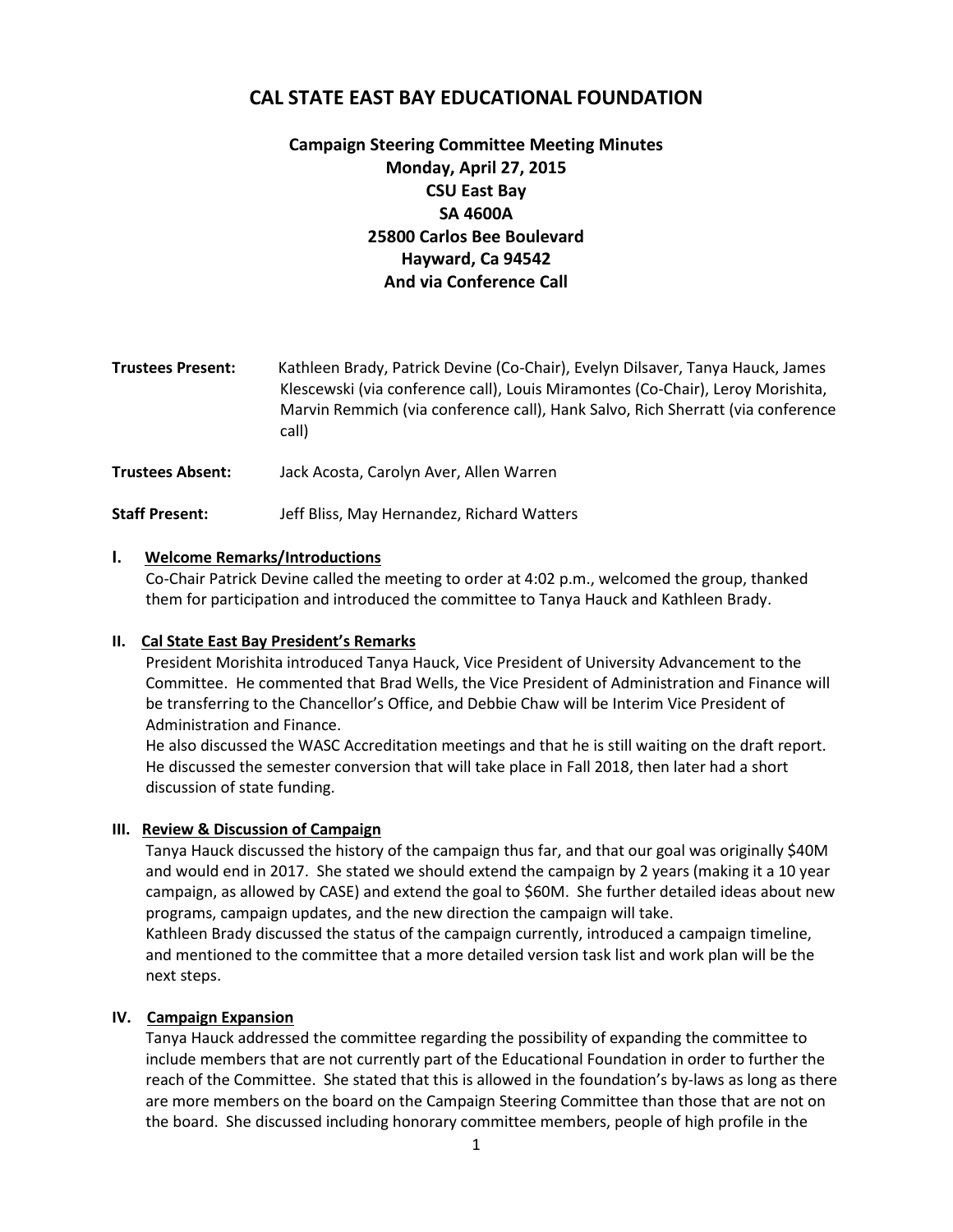community, and requested the committee think of other people that might be a good fit to join the committee.

## **V. Open Discussion**

Co-Chair Devine opened up the floor for discussion. Salvo commented on the campaign being stalled, although the new goal is not out of reach. Other committee members requested more information about how we thought we could get to \$60M which would be provided at a later date in the form of a tactical plan, and that this point would be further discussed at the next meeting on June 2, 2015. Also committee requested to change meetings to a morning schedule instead of afternoon for ease in attending meetings.

## **ADJOURNMENT**

There being no further business to discuss, Co-Chair Devine adjourned meeting at 5:17p.m.

Dated: April 27, 2015

\_\_\_\_\_\_\_\_\_\_\_\_\_\_\_\_\_\_\_\_\_\_\_\_\_\_\_\_\_\_\_\_ Co-Chair, Patrick Devne

Recorded by May Hernandez, Executive Assistant to the Vice President of University Advancement

### **Action Items Noted:**

Change schedule of meetings from afternoon to morning schedule.